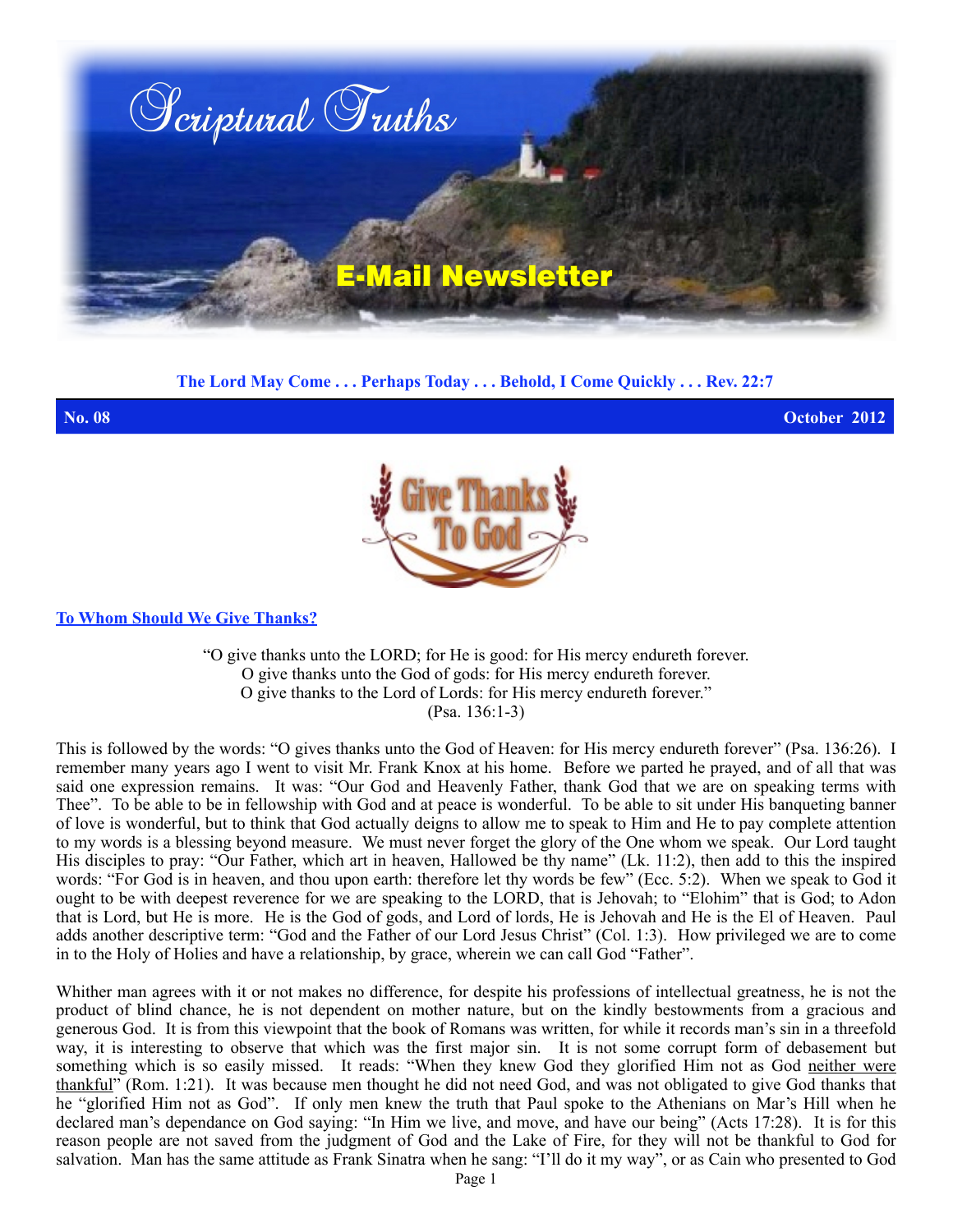his works. The only way to be delivered from the wrath to come (1 Thess. 1:10) is by acknowledging that I am without strength (Rom. 5:6) in making myself acceptable to God, I am condemned already (Jn. 3:18), therefore an individual does not have to wait for the final judgment, it has already been given. Salvation is obtainable by accepting God's offer of salvation, and when one receives this free gift (Rom. 6:23), they will give thanks.

## **How Should We Approach God?**

This is not a question of "on what grounds?", for there is only one foundation for approaching God and that is in the acceptability and approachability provided for through the finished work of Christ. The question is dealing with: "what should our attitude be when approaching God?" Thankfully the Psalmist has answered our question: "Enter into His gates with thanksgiving, and into His courts with praise" (Psa. 100:4). The word "glad" is used of :

- a) Aaron when he came and met Moses his brother ,whom he had not seen for many years. (Ex. 4:14)
- b) The men of Bath-shemesh were glad / rejoiced when they saw the Ark. (1 Sam. 6:13)

With what delight we ought to approach God, and delighting in His company, speak to Him and give thanks. It is so very easy to sing: "Oh the pure delight of a single hour that before Thy throne I spend", but how can I stop prayer being a responsibility coldly fulfilled? I submit, as I appreciate the wonder of divine grace to me, I will enter into His courts with thanksgiving, and in the wonder of that which He has done, communication with Him will be a joy beyond comprehension.

## **What Should I Give Thanks For?**

Sometimes we can become so accustomed to the blessings we have they become ordinary, or we can become dissatisfied with life. Lets face it, there are times when life can become very dark, hurts and slights from other saints, or because life did not turn out as we had hoped for. I know, for I have been there. We try to sing the hymn "Count your many blessings", but it is all so hollow and meaningless. Satan is a dirty fighter and if he gets us feeling "down" he will hinder us from seeing that which we have to give honest thanks for. I have been to countries where poverty was rampant, a full time servant of the Lord living in a house without coverings, and the studs are black with mold; a lady with her children sleeping on a mud floor, or standing outside, irrespective of the weather, and cooking a meal over two hotplates and no oven. We really do not know how well off we are and how little to be discontented with. The scriptures come to our assistance: "What can I give thanks for?" I shall never forget the first transatlantic flight I took with British Airways. When the meal came there was a little card on the tray with the words of Robbie Burns:

> Some hae meat and canna eat, And some wad eat that want it; But we hae meat, and we can eat, And sae let the Lord be thankit.

Yes, we not only ought to give thanks for food but for bodies that can take the energy the food provides and use them for the glory of God. But, there ought to be thanks for other things such as:

- a) The remembrance of His holiness. (Psa. 30:4)
- b) The blessings of life for by Him we live and move and have our being. (Acts 17:28)
- c) For you beloved. (2 Thess. 2:13)
- d) Thy righteous judgments. (Psa. 119:62)
- e) For deliverance. (Psa. 18:48-49)
- f) "O give thanks unto the Lord; for He is good; for or because His mercy endureth forever." (1 Chron. 16:34; Ezra 3:11; Psa. 106:1; 107:1; 118:1, 29; 136:1)
- g) For putting me into the ministry.(1 Tim. 1:12)

Due to space we can only consider the first of these: "Give thanks at the remembrance of His holiness". It would be easy to miss that the holiness of God is:

a) The only attribute of God which is in triplicate. We never read: "Gracious, gracious, gracious"; or "Righteous, righteous, righteous; but we do read: "Holy, holy, holy" (Isa. 6:3; Rev. 4:8). Holiness is the balancing beauty of the Lord. That is, it balances: "Mercy and truth are met together; righteousness and peace have kissed each other". (Psa. 85:10).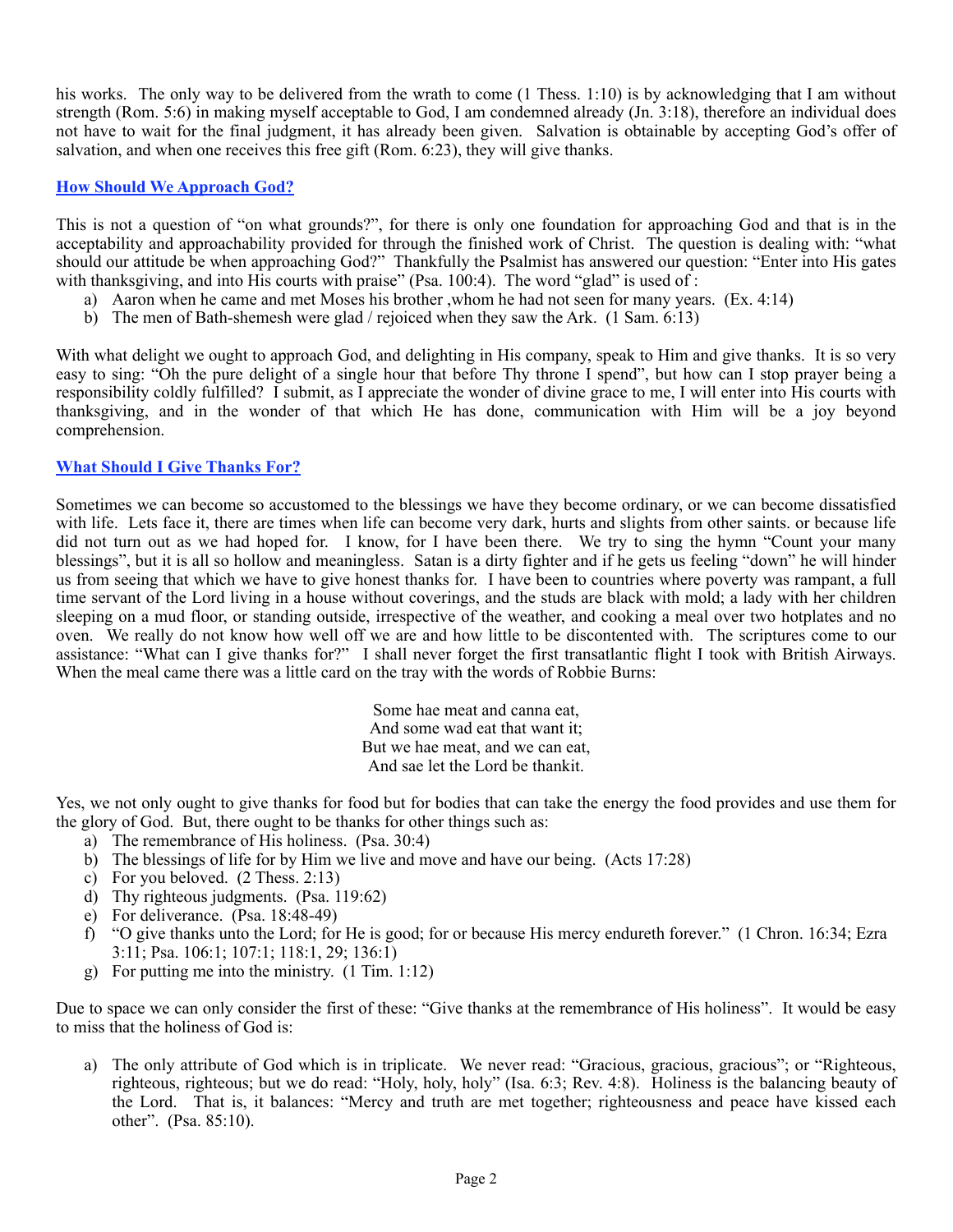- b) The only attribute described as being beautiful:
	- i) "Give unto the LORD the glory due unto his name: bring an offering, and come before him: worship the LORD in the beauty of holiness. (1 Chron. 16:29)
	- ii) "And when he had consulted with the people, he appointed singers unto the LORD, and that should praise the beauty of holiness, as they went out before the army, and to say, Praise the LORD; for his mercy endureth for ever. (2 Chron. 20:21)
	- iii) "Give unto the LORD the glory due unto his name; worship the LORD in the beauty of holiness." (Psa. 29:2)
	- iv) "O worship the LORD in the beauty of holiness: fear before him, all the earth. (Psa. 96:9)
- c) It is the only attribute which encourages the hearts of his people to sing.
	- i) "Sing unto the LORD, O ye saints of his, and give thanks at the remembrance of his holiness." (Psa. 30:4)

The scriptures speak of:

- a) His Holy Arm:
	- i) "Sing unto the LORD a new song; for he hath done marvelous things: his right hand, and his holy arm, hath gotten him the victory." (Psa. 98:1)
- b) His Holy Promise:
	- i) "For he remembered his holy promise, and Abraham his servant." (Psa. 105:42)
- c) His Holy Name:
	- i) "Bless the LORD, O my soul: and all that is within me, bless his holy name" (Psa. 103:1). It is wonderful to appreciate that the word "Holy". It is not only used as an adjective but also a noun so that we can read: "For thus saith the high and lofty One that inhabiteth eternity, whose name is Holy; I dwell in the high and holy place, with him also that is of a contrite and humble spirit, to revive the spirit of the humble, and to revive the heart of the contrite ones (Isa. 57:15); "His works are holy." (Psa. 145:17)
- d) His works are holy
	- i) "The LORD is righteous in all his ways, and holy in all his works" (Psa. 145:17)

In Psalm 30:4, the aspect of God's holiness is His unbiased justice. The first part of the second chapter of Romans gives to us an unveiling of the justice of God. It is "according to truth" (Rom. 2:2). Man will be judged "according to their deeds" (Rom. 2:6); man will be judged "according to my gospel" (Rom. 2:16). With God, all His balances are equal. There is no favoritism and this Judge cannot be bought. When it says: "judged according to my gospel", it means that individuals will be judged according to their response to the gospel.

In considering the intensity of His holiness, my heart is bowed in awe, thanksgiving and worship as I am grasped by the riches of His grace, and the fulness of the vicarious sufferings of Christ at Calvary.

Giving thanks to God is not a characteristic only of those who are on earth, for we read of thanksgiving in heaven. (Rev. 4:9; 11:17).

When the seventh angel sounds (Rev. 11:15**)** there follows a scene of majestic superlativeness. There was a time when the children of Israel were around the altar and they gave a great shout. It was after Moses and Aaron had gone into the Tabernacle and came out and blessed the people. Adding to the glory of the moment, the glory of the Lord appeared to all the people and then fire came out from before the Lord, and consumed the sacrifice on the altar. Then we read: "when all the people saw, they shouted" (Lev. 9:22-24). It was the shout of praise and delightfulness of gratitude. They were acceptable by God. The people shouted when the foundation of the house was laid (Ezra 3:12). When God created the earth: "the morning stars (which was the sons of God or the angels) shouted for joy" (Job 38:7). These were shadows of that which is in Rev. 11:17. These are "great voices" in one harmonious sounding of praise, set in contrast to when there was "silence in Heaven" (Rev. 8:1). The long awaited time has arrived, the Kingdom of our God and His Christ, the rule of the Beast and false prophet are about to be a thing of the past, and He shall reign, forever and ever. Psalm 2 is about to be fulfilled, when the Son is established as Sovereign (Psa. 2:7-8); as "Governor among the nations" (Psa. 22:28); as King of Kings and Lord of Lords (Rev. 19:16). This world is going to be the arena where we will see: "Jesus . . . crowned with glory and honour" (Heb. 2:9) in the place of His humbling and rejection. God's purposes for His Son to rule (Psa. 110:2) and "the whole earth will be full of His glory" (Isa. 6:3; Psa. 72:19); "He shall have dominion also from sea to sea, and